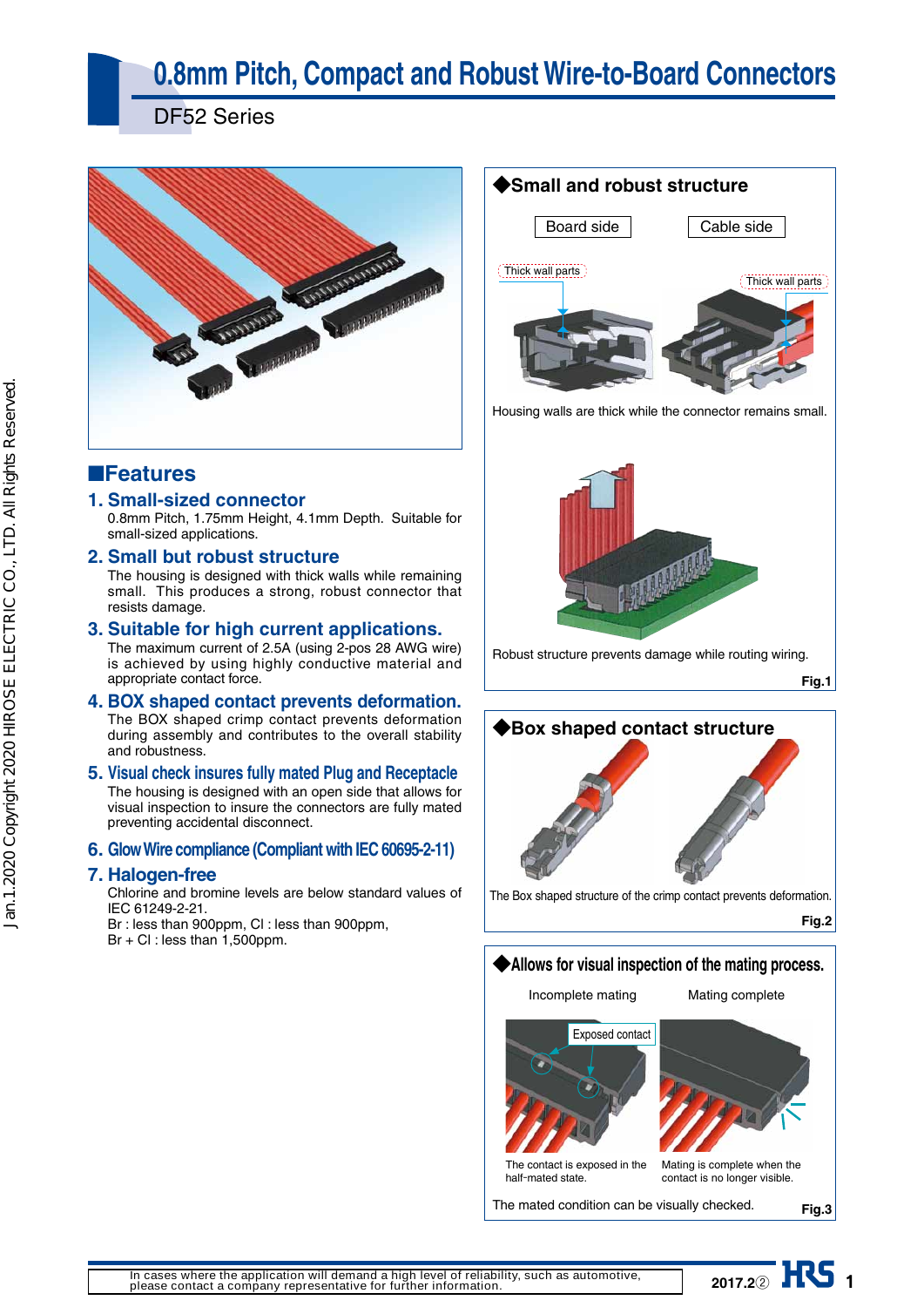# ■**Product Specifications**

|         |         | No. of contacts |      | 3 to 5     | 6 to 10 | 12 or more |                                                    |
|---------|---------|-----------------|------|------------|---------|------------|----------------------------------------------------|
|         | Current | 28 AWG          | 2.5A | 2.0A       | .5A     | 1.2A       | Operating temperature range : -40 to 85°C (Note 1) |
| Ratings | Rating  | 30 AWG          | 2.0A | .5A        | 1.2A    | 1.0A       | Operating humidity range: 20 to 80 % (Note 2)      |
|         |         | 32 AWG          | 1.5A | .0A        | 0.8A    | 0.8A       |                                                    |
|         | Voltage |                 |      | AC/DC 100V |         |            | Storage temperature range : -10 to 60°C (Note 3)   |
|         | Rating  |                 |      |            |         |            | Storage humidity range: 40 to 70% (Note 3)         |
|         |         |                 |      |            |         |            |                                                    |

| <b>Items</b>              | Specifications                                                                        | Conditions                                                                                                                                                                   |
|---------------------------|---------------------------------------------------------------------------------------|------------------------------------------------------------------------------------------------------------------------------------------------------------------------------|
| 1. Insulation resistance  | $100MQ$ min.                                                                          | Measured at 100V DC                                                                                                                                                          |
| 2. Withstanding Voltage   | No flashover dielectric breakdown                                                     | 300V AC applied for 1 minute.                                                                                                                                                |
| 3.Contact resistance l    | $10 \text{m}\Omega$ max.                                                              | Measured at a maximum of 20 V DC, 1mA (DC or 1000Hz)                                                                                                                         |
| 4. Vibration resistance l | No electrical discontinuity for more than $1\mu s$                                    | 10 cycles in each of three axis at frequency 10-55 Hz,<br>half amplitude 0.75mm                                                                                              |
| l5. Shock resistance      | No electrical discontinuity for more than $1\mu s$                                    | Acceleration of 490 m/s <sup>2</sup> ,11 ms, 3 directions (semi-<br>sinusoidal), 3 cycles each                                                                               |
| 6. Moisture resistance    | Contact resistance : $20 \text{mA}$ max.<br>insulation resistance : $100M\Omega$ min. | Temperature: $40\pm2\degree$ C; humidity: 90 to 95%, for 96 hours                                                                                                            |
| 7. Temperature cycle      | Contact resistance : $20 \text{mA}$ max.<br>insulation resistance: $100MQ$ min.       | (-55°C for 30 minutes 5 to 35°C for 2 to 3 minutes 85°C for<br>30 minutes 5 to 35°C for 2 to 3 minutes) in 5 cycles                                                          |
| 8. Mating durability      | Contact resistance: $20 \text{m}\Omega$ max.                                          | Mating and Unmating: 20 times                                                                                                                                                |
| 9. Solder heat resistance | No dissolution of housing parts that<br>affect performance.                           | Reflow: according to the Recommended Temperature Profile<br>Manual soldering: temperature of soldering iron at $350^{\circ}\text{C} \pm 10^{\circ}\text{C}$<br>for 3 seconds |

Note 1 : Includes the temperature rise caused by current flow.

Note 2 : Use in environments without condensation.

Note 3 : The term "storage" refers to the long-term storage condition of unused products before PCB mounting. Operating temperature/humidity range is applied to the deenergized state after mounting of PCB and the temporary storage state during transportation.

## ■**Materials / Finish**

| Product       | Finish<br><b>Materials</b><br>Part |                           | UL Regulation |           |
|---------------|------------------------------------|---------------------------|---------------|-----------|
|               | Insulator                          | <b>Black</b><br>Polyamide |               | $UL94V-0$ |
| Receptacle    | Contact                            | Copper alloy              | Tin plating   |           |
| Crimping plug | Insulator                          | Polvamide                 | <b>Black</b>  | $UL94V-0$ |
| Crimp contact | Contact                            | Copper alloy              | Tin plating   |           |

# ■**Product Number Structure**

Refer to the chart below when determining the product specifications from the product number. Please select from the product numbers listed in this catalog when placing orders.

#### ●**Receptacle**



| <b>O</b> Series name        | : DF                                             |
|-----------------------------|--------------------------------------------------|
| <b>2</b> Series No.         | :52                                              |
| <b>B</b> Number of contacts | $: 2, 3, 4, 5, 6, 8, 10, 12, 14, 15, 16, 17, 20$ |
| 4 Connector type            | S: Receptacle                                    |
| <b>6</b> Contact Pitch      | $: 0.8$ mm                                       |
| <b>6</b> Termination style  | H: SMT Right Angle Type                          |

## ●**Plug connector**



| <b>O</b> Series name        | : DF                                             |
|-----------------------------|--------------------------------------------------|
| <b>2</b> Series No.         | :52                                              |
| <b>S</b> Number of contacts | $: 2, 3, 4, 5, 6, 8, 10, 12, 14, 15, 16, 17, 20$ |
| Connector type              | P: Crimping plug                                 |
| <b>S</b> Contact Pitch      | $: 0.8$ mm                                       |
| <b>O</b> Termination style  | C: Crimping plug                                 |

### ●**Crimp contact**

# **DF 52 - 2832 PCF** ❶❷ ❸ ❹

| <b>O</b> Series name                                       | ∶ DF                 |
|------------------------------------------------------------|----------------------|
| <b>2</b> Series No.                                        | :52                  |
| <b>SApplicable wire size</b>                               | $: 283228$ to 32 AWG |
| 4 Method type/Packaging type PCF: Plug crimp contact, reel |                      |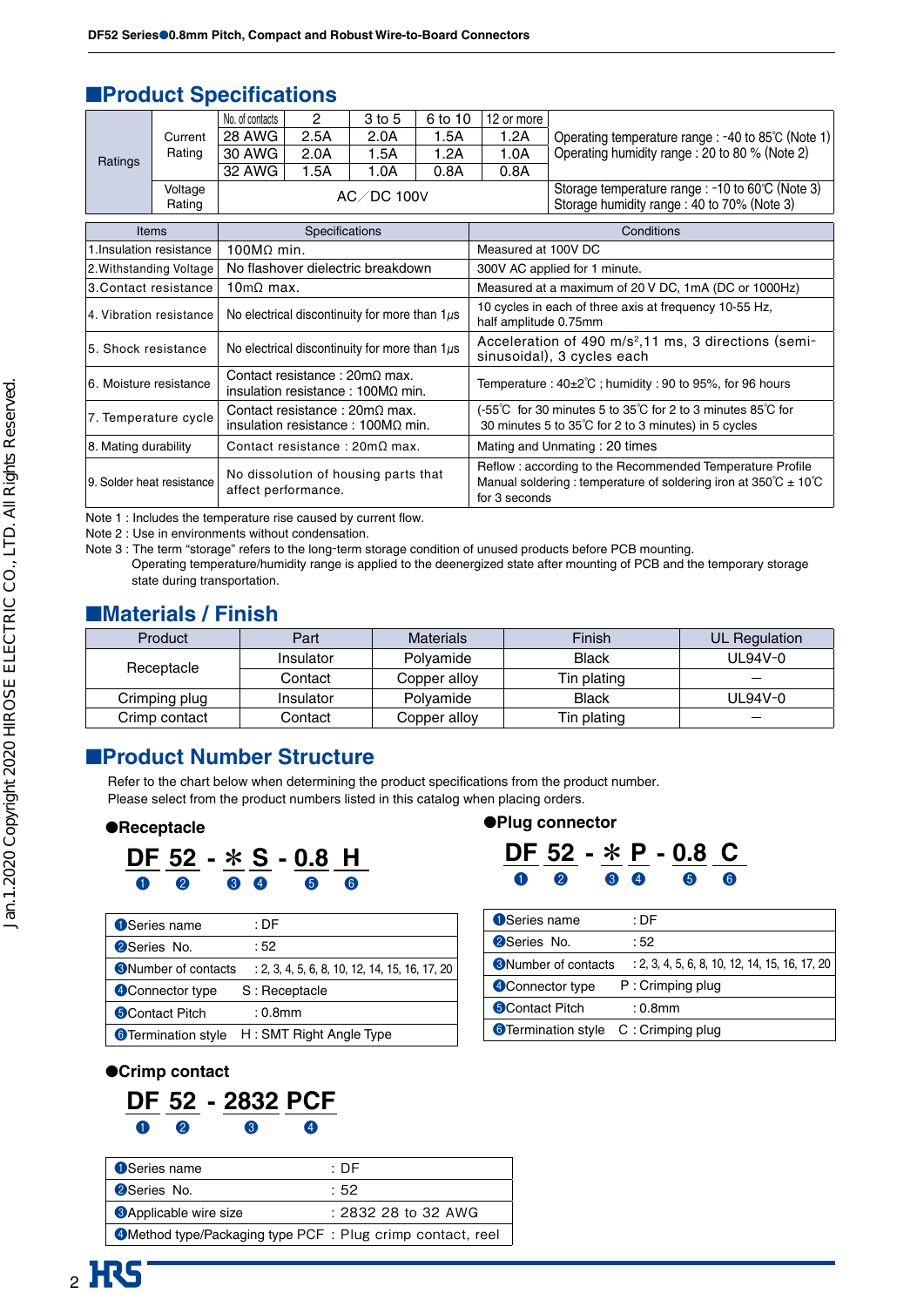# ■**Right angle receptacle**









|                   |               |                    |      |      | Unit: $mm$ |                 |
|-------------------|---------------|--------------------|------|------|------------|-----------------|
| Part No.          | HRS No.       | No. of<br>contacts | A    | B    | C          | ∤Re             |
| DF52-2S-0.8H(21)  | 668-0004-521  | 2                  | 3.8  | 0.8  | 3.2        |                 |
| DF52-3S-0.8H(21)  | 668-0022-721  | 3                  | 4.6  | 1.6  | 4.0        |                 |
| DF52-4S-0.8H(21)  | 668-0005-8 21 | 4                  | 5.4  | 2.4  | 4.8        |                 |
| DF52-5S-0.8H(21)  | 668-0023-0 21 | 5                  | 6.2  | 3.2  | 5.6        |                 |
| DF52-6S-0.8H(21)  | 668-0006-021  | 6                  | 7.0  | 4.0  | 6.4        | $2.22 \pm 0.05$ |
| DF52-8S-0.8H(21)  | 668-0007-321  | 8                  | 8.6  | 5.6  | 8.0        |                 |
| DF52-10S-0.8H(21) | 668-0008-621  | 10                 | 10.2 | 7.2  | 9.6        |                 |
| DF52-12S-0.8H(21) | 668-0009-921  | 12                 | 11.8 | 8.8  | 11.2       |                 |
| DF52-14S-0.8H(21) | 668-0024-221  | 14                 | 13.4 | 10.4 | 12.8       | $1.6 + 0.05$    |
| DF52-15S-0.8H(21) | 668-0010-821  | 15                 | 14.2 | 11.2 | 13.6       |                 |
| DF52-16S-0.8H(21) | 668-0025-521  | 16                 | 15.0 | 12.0 | 14.4       |                 |
|                   |               |                    |      |      |            |                 |

# B**Recommended PCB layout**



DF52-20S-0.8H(21) 668-0011-0 21 20 18.2 15.2 17.6 Note : Please place orders for embossed packaged products in multiples 5,000 (5,000 pcs/reel).

DF52-17S-0.8H(21) | 668-0001-7 21 | 17 | 15.8 | 12.8 | 15.2

# **Packaging Specification**

●**2** to 17 pos.



Unit:mm

| Part No.          | No. of<br>contacts | A            | B   | D                        | F |
|-------------------|--------------------|--------------|-----|--------------------------|---|
| DF52-2S-0.8H(21)  | 2                  |              |     |                          |   |
| DF52-3S-0.8H(21)  | 3                  |              |     |                          |   |
| DF52-4S-0.8H(21)  | 4                  | 16.0         | 7.5 | 22.4 16.4                |   |
| DF52-5S-0.8H(21)  | 5                  |              |     |                          |   |
| DF52-6S-0.8H(21)  | 6                  |              |     |                          |   |
| DF52-8S-0.8H(21)  | 8                  |              |     |                          |   |
| DF52-10S-0.8H(21) | 10                 |              |     |                          |   |
| DF52-12S-0.8H(21) | 12                 |              |     |                          |   |
| DF52-14S-0.8H(21) | 14                 | $24.0$  11.5 |     | $30.4$ 24.4              |   |
| DF52-15S-0.8H(21) | 15                 |              |     |                          |   |
| DF52-16S-0.8H(21) | 16                 |              |     |                          |   |
| DF52-17S-0.8H(21) | 17                 |              |     |                          |   |
| DF52-20S-0.8H(21) | 20                 |              |     | 32.0 14.2 28.4 38.4 32.4 |   |



**Style of reel**



 $\overline{\text{HS}}_3$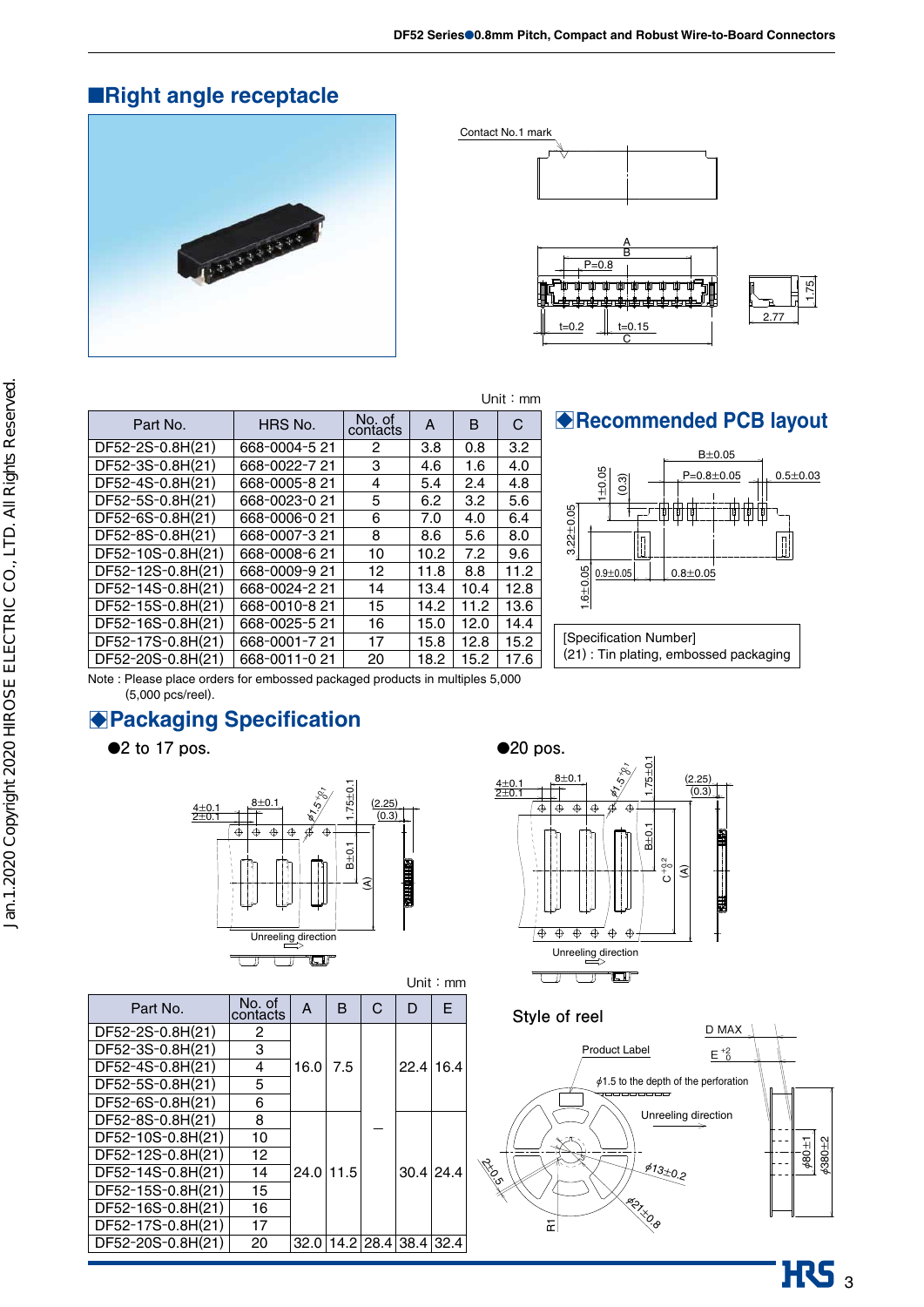# ■**Crimping plug**





| Part No.      | HRS No.       | No. of<br>contacts | A    | в    |  |
|---------------|---------------|--------------------|------|------|--|
| DF52-2P-0.8C  | 668-0013-6 00 | 2                  | 0.8  | 3.5  |  |
| DF52-3P-0.8C  | 668-0026-800  | 3                  | 1.6  | 4.3  |  |
| DF52-4P-0.8C  | 668-0014-9 00 | 4                  | 2.4  | 5.1  |  |
| DF52-5P-0.8C  | 668-0027-0 00 | 5                  | 3.2  | 5.9  |  |
| DF52-6P-0.8C  | 668-0015-1 00 | 6                  | 4.0  | 6.7  |  |
| DF52-8P-0.8C  | 668-0016-400  | 8                  | 5.6  | 8.3  |  |
| DF52-10P-0.8C | 668-0017-700  | 10                 | 7.2  | 9.9  |  |
| DF52-12P-0.8C | 668-0018-000  | 12                 | 8.8  | 11.5 |  |
| DF52-14P-0.8C | 668-0028-300  | 14                 | 10.4 | 13.1 |  |
| DF52-15P-0.8C | 668-0019-200  | 15                 | 11.2 | 13.9 |  |
| DF52-16P-0.8C | 668-0029-6 00 | 16                 | 12.0 | 14.7 |  |
| DF52-17P-0.8C | 668-0002-000  | 17                 | 12.8 | 15.5 |  |



Note : Please specify the number of packs (100 pcs/pack) when placing orders.

DF52-20P-0.8C 668-0020-1 00 20 15.2 17.9



Unit:mm

| Part No.     | HRS No.       | <b>Type</b>     | Quantity        | Finish      |
|--------------|---------------|-----------------|-----------------|-------------|
| DF52-2832PCF | 668-0030-5 00 | ⊥Reel contact l | 40,000 pcs/reel | Tin plating |

Note 1 : This product is sold in 40,000 piecies per reels. Please place orders in multiples of 40,000.

### **●Applicable wire (Tinned Annealed Copper Wire)**

| Conductor size (Core structure)       | Jacket outer diameter | Recommended wire   | Strip length |
|---------------------------------------|-----------------------|--------------------|--------------|
| 28 AWG (7 pieces/0.127mm in diameter) |                       |                    |              |
| 30 AWG (7 pieces/0.102mm in diameter) | $\phi$ 0.5 to 0.6mm   | UL1571 (thin line) | 0.9 to 1.3mm |
| 32 AWG (7 pieces/0.08mm in diameter)  |                       |                    |              |

Note : Please contact our Sales representative when using wires other than applicable wires.

Note : The strip length is a reference value. Please adjust the strip length accordingly for specifications and requirements. Refer to the crimping quality standard (ATAD-H0789) for details.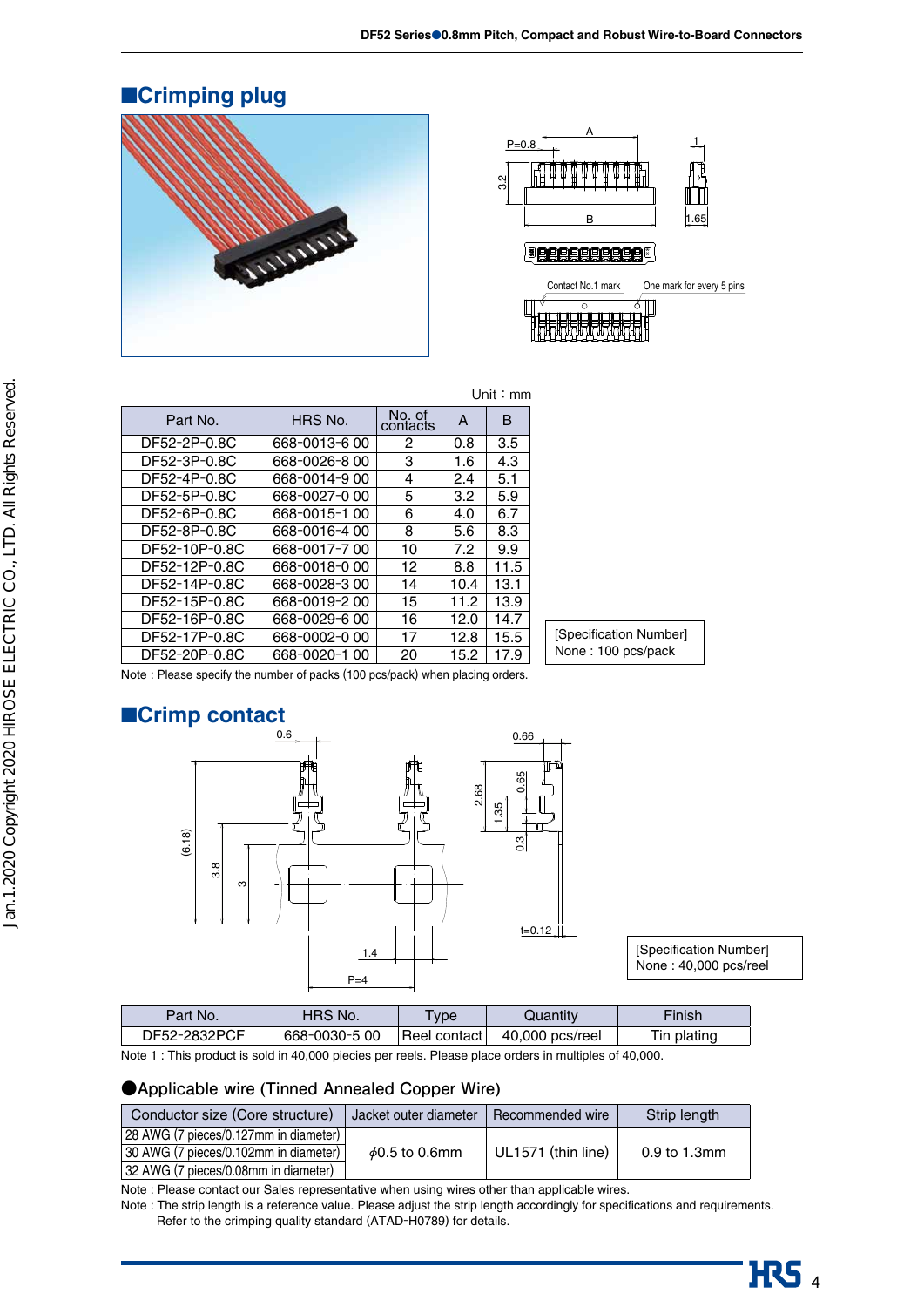# **Applicable crimping tools**

| Type       | Part No.                   | HRS No.       | Applicable contact | <b>Remarks</b>                                             |
|------------|----------------------------|---------------|--------------------|------------------------------------------------------------|
|            | AP105-DF52-2832P           | 901-4636-7    | DF52-2832PCF       |                                                            |
| Applicator | DHS877900H-UP              |               | DF52-2832PCF       | (Note 2) Manufactured by Japan<br>Automatic Machine CoLtd. |
| Press body | CM-105C                    | 901-0001-000  |                    |                                                            |
|            | Pull-out tool   DF-C-PO(B) | 550-0179-2 00 | DF52-2832PCF       |                                                            |

Note 1 : Issues caused by using other than our specified tools are not covered by warranty.

 Note 2 : Applicator manufactured by JAPAN AUTOMATIC MACHINE (J.A.M.). Please access to HP of J.A.M., if you make inquiries about the applicator or crimp defect. (URL : http://www.jam-net.co.jp)

# B**Precautions**

| 1. Recommended<br><b>Temperature Profile</b><br>(Compatible with lead-<br>free soldering) | 10sec MAX<br>MAX 250°C<br>250<br>220°C<br>200<br>TEMPERATURE(°C)<br>180°C<br>150<br>100                                                                                                                                                                                                                                                                                                                                                                                                                                                                                                                                            |
|-------------------------------------------------------------------------------------------|------------------------------------------------------------------------------------------------------------------------------------------------------------------------------------------------------------------------------------------------------------------------------------------------------------------------------------------------------------------------------------------------------------------------------------------------------------------------------------------------------------------------------------------------------------------------------------------------------------------------------------|
|                                                                                           | 0<br>TIME (Sec)<br>90-120sec<br>60sec MAX<br>PRE-HEATING TIME SOLDERING TIME                                                                                                                                                                                                                                                                                                                                                                                                                                                                                                                                                       |
| 2. Recommended<br>manual soldering<br>conditions                                          | [Applicable Conditions]<br>1. Peak temperature : 250°C max.<br>2. Heating area: 220°C min. for less than 60 seconds<br>3. Preheating area: 150°C to 180°C for 90 to 120 seconds<br>4. Number of times : no more than 2 times<br>* Measurement is conducted at the contact lead part<br>Soldering results may change depending on conditions such as solder<br>paste type, manufacturer, PCB size, and other soldering materials. Please<br>determine all mounting conditions before use.<br>Note 1 : This temperature profile is a recommended value.<br>Temperature of soldering iron: 350±10°C, soldering time: within 3 seconds |
| 3. Recommended screen<br>thickness and<br>aperture ratio<br>(Pattern surface ratio)       | Thickness: 0.1mm, aperture opening ratio: 100%                                                                                                                                                                                                                                                                                                                                                                                                                                                                                                                                                                                     |
| 4. Warpage of the Board                                                                   | A maximum of 0.02mm at the center of connector, as measured from either<br>end of the connector                                                                                                                                                                                                                                                                                                                                                                                                                                                                                                                                    |
| 5. Cleaning Conditions                                                                    | IPA cleaning is allowed. (Cleaning is not recommended due to potential changes in<br>mating action and other variables. Please contact us if you use other cleaning agents.)                                                                                                                                                                                                                                                                                                                                                                                                                                                       |
| 6. Noteworthy Points                                                                      | Please note that any mating operation of the connector when not mounted<br>on the board may cause damage or deformation of the contacts.<br>During hand soldering, do not apply flux, as it will flow over the connector.<br>This housing color may have slight variations depending on the production<br>lot. This color variation does not affect performance.<br>Please refer to "DF52 mating and unmating Procedure Document<br>(ETAD-H0788)" for points in handling regarding mating operations.<br>Please refer to "Harness procedure manual (ETAD-H0791)" for points in<br>harness operations.                              |